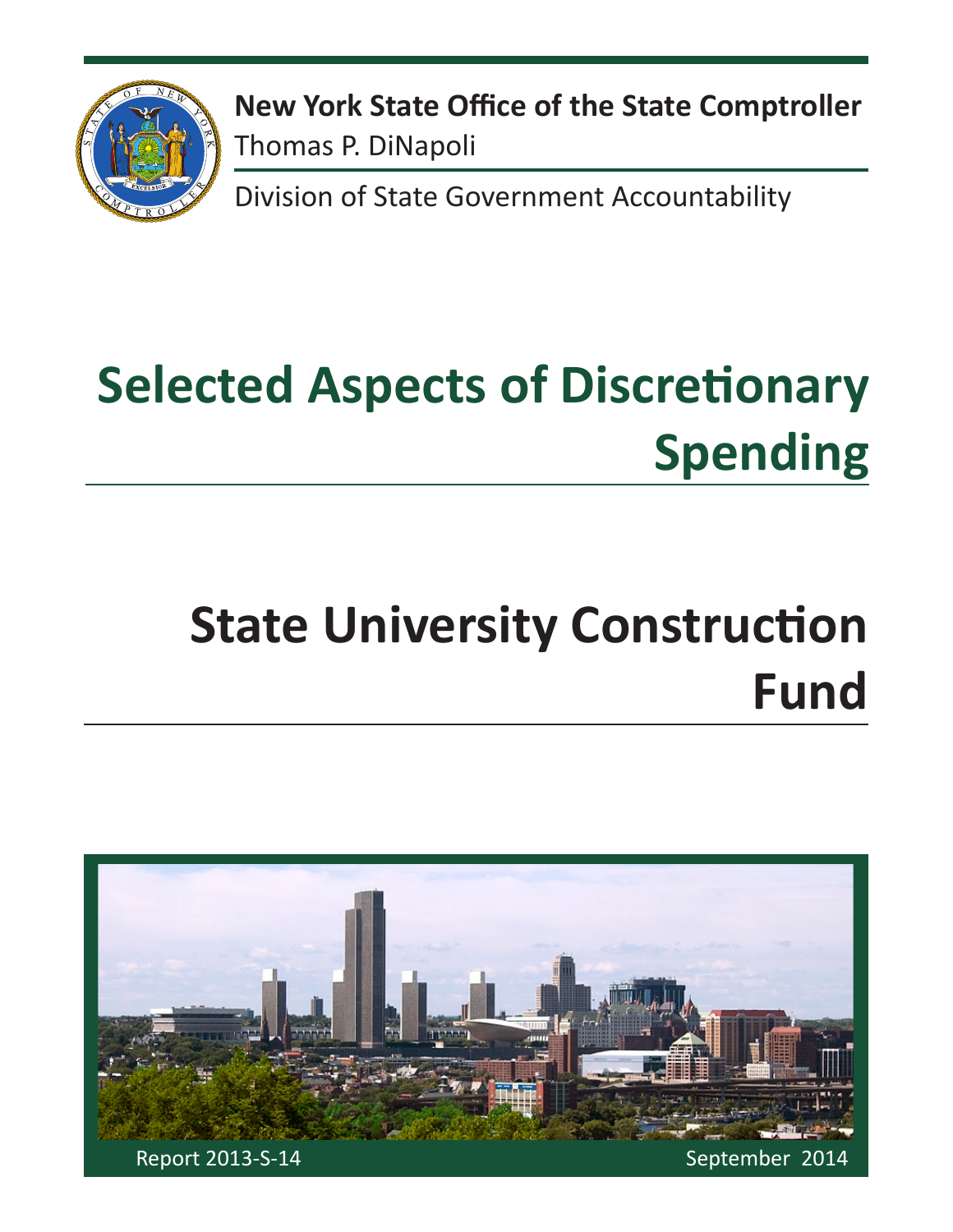# **Executive Summary**

### **Purpose**

To determine whether the State University Construction Fund's discretionary spending complied with its guidelines and was reasonable, adequately supported and properly approved. Our audit period was April 1, 2010 to December 31, 2012.

### **Background**

The State University Construction Fund (Fund) was created in 1962 to expedite the completion of the \$700 million master plan for the State University of New York (SUNY). This master plan enabled SUNY to accommodate twice the number of students enrolled (from 53,000 to 106,000). The Fund was established as a public benefit corporation whose sole mission was to act as an agent for SUNY to design, construct, acquire and improve State University facilities and to utilize a wide variety of public and private resources. To accomplish its mission, the Fund incurs direct costs for specific program purposes and it incurs indirect or "discretionary costs" that support overall objectives.

The audit identified a total of \$4.6 million of Fund spending, which was discretionary in nature. Each public authority should have formal policies and procedures specifying which types of discretionary spending are appropriate and the dollar thresholds for each. In addition, the policies should state what type of supporting documentation and formal approvals are necessary for such spending.

### **Key Findings**

We reviewed a judgmental sample of 327 discretionary payments totaling \$248,205. Of that amount, we found that payments totaling \$181,855 (73 percent) fully complied with Fund guidelines. They appear reasonable, adequately supported and properly approved. However, we questioned payments totaling \$66,350 that the Fund should examine and assess their propriety, including:

- \$47,458 for travel by other than the Fund's preferred mode and without proper supporting documentation to justify such travel;
- \$3,392 for food purchases that had not been approved in advance as required by Fund policy; and
- \$15,500 for training with no written justification of the business need, including \$12,500 for two separate three-day conferences that each provided only eight hours of total training.

### **Key Recommendation**

• Examine written policies and procedures to determine if they adequately address the various forms of discretionary spending. The review should include (but not be limited to) definitions of such costs, necessary justifications, dollar thresholds, formal approvals and required supporting documentation.

### **Other Related Audit/Report of Interest**

[Battery Park City Authority: Selected Aspects of Discretionary Spending \(2012-S-158\)](http://osc.state.ny.us/audits/allaudits/093014/12s158.pdf#search=2012-S-158)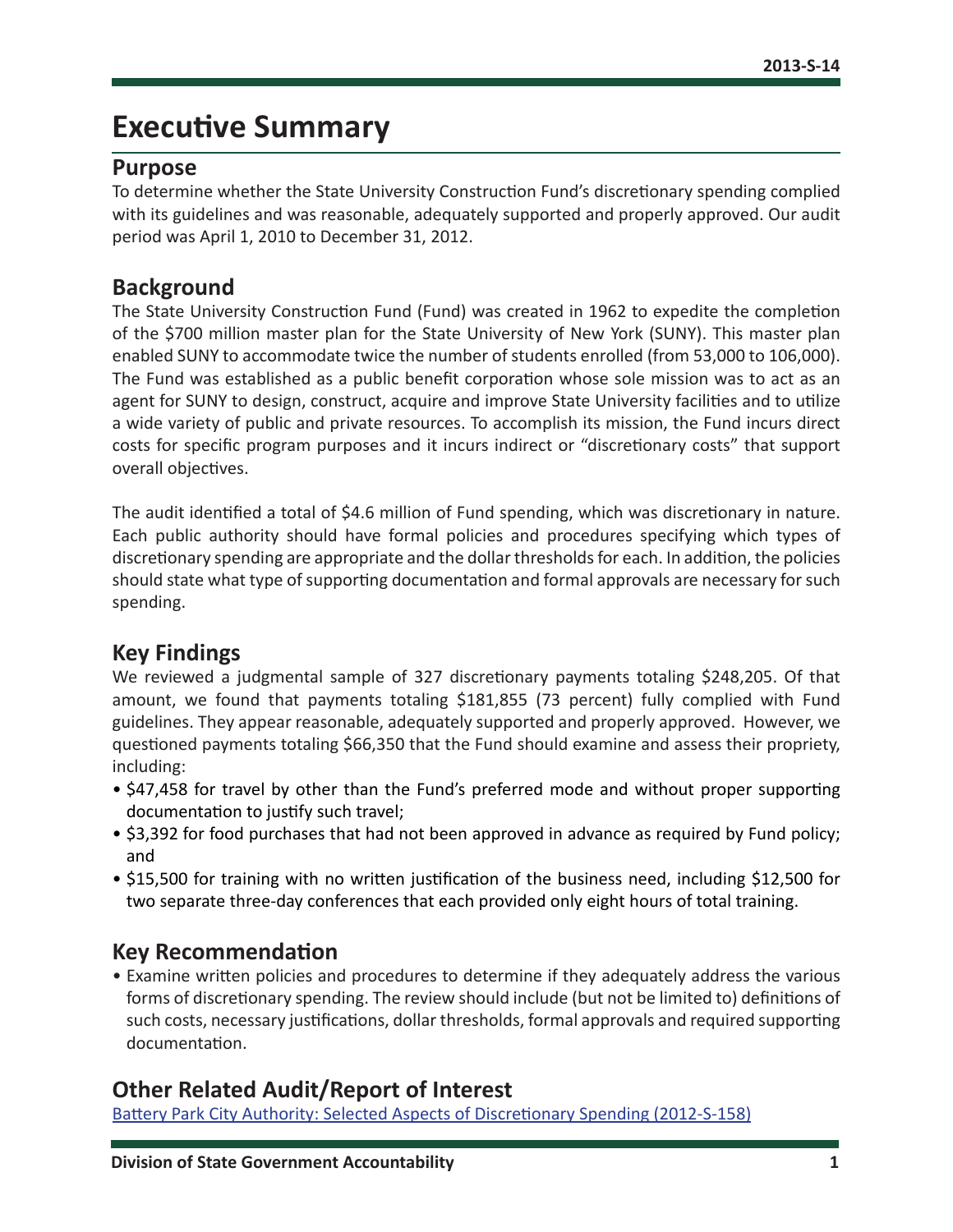### **State of New York Office of the State Comptroller**

### **Division of State Government Accountability**

September 19, 2014

Mr. H. Carl McCall Chairman State University Construction Fund 353 Broadway Albany, NY 12246

Dear Mr. McCall,

The Office of the State Comptroller is committed to helping State agencies, public authorities and local government agencies manage their resources efficiently and effectively. By so doing, it provides accountability for tax dollars spent to support government operations. The Comptroller oversees the fiscal affairs of State agencies, public authorities and local government agencies, as well as their compliance with relevant statutes and their observance of good business practices. This fiscal oversight is accomplished, in part, through our audits, which identify opportunities for improving operations. Audits can also identify strategies for reducing costs and strengthening controls that are intended to safeguard assets.

Following is a report of our audit entitled *Selected Aspects of Discretionary Spending*. The audit was performed pursuant to the State Comptroller's authority as set forth in Article X, Section 5 of the State Constitution and Section 377 of the Education Law.

This audit's results and recommendations are resources for you to use in effectively managing your operations and in meeting the expectations of taxpayers. If you have any questions about this report, please feel free to contact us.

Respectfully submitted,

*Office of the State Comptroller Division of State Government Accountability*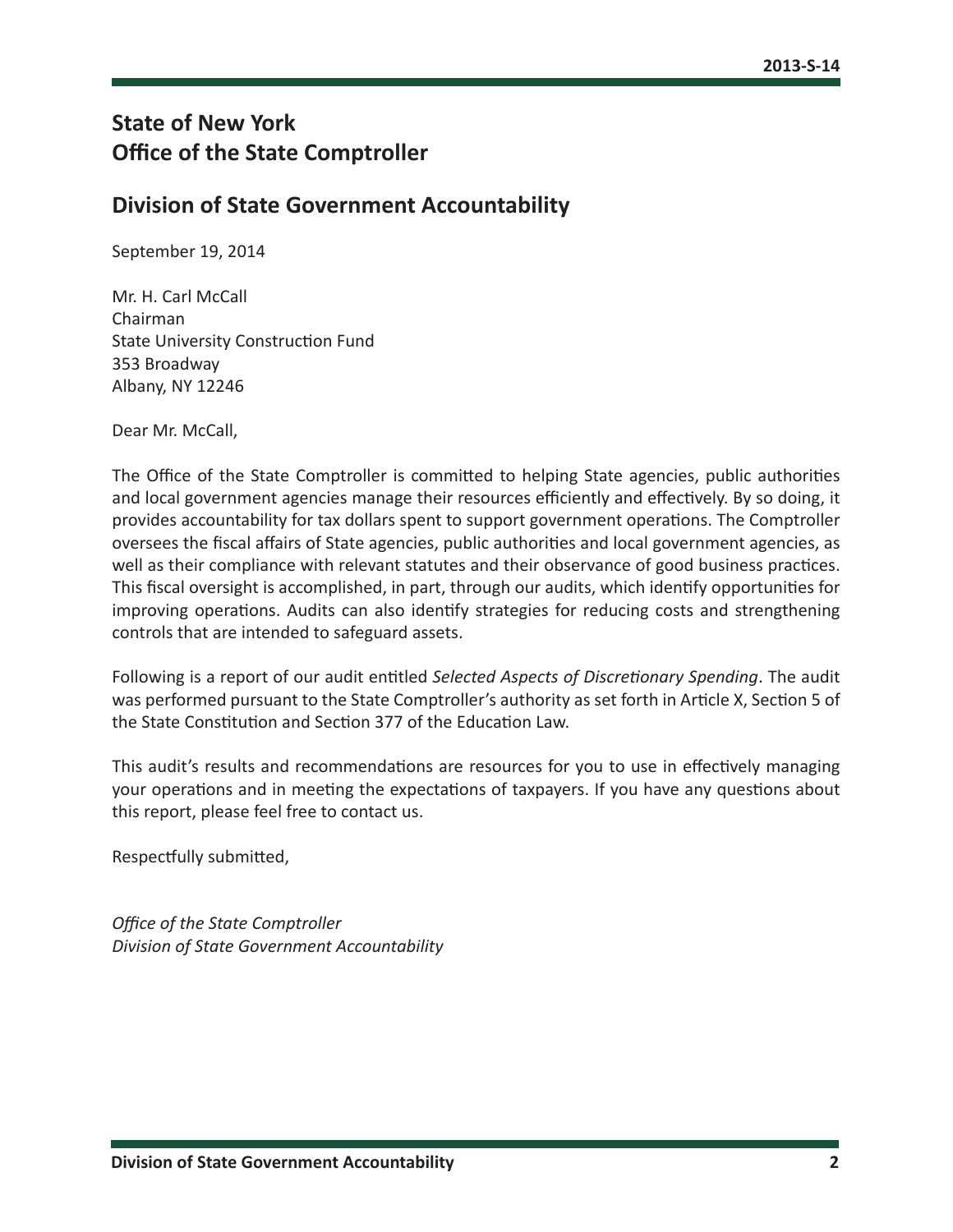# **Table of Contents**

| Background                                | 4  |
|-------------------------------------------|----|
| <b>Audit Findings and Recommendations</b> | 5  |
| Not In Compliance With Fund Guidelines    | 5  |
| Not Reasonable                            | 6  |
| <b>Other Matters</b>                      | 6  |
| Recommendations                           | 6  |
| <b>Audit Scope and Methodology</b>        | 6  |
| Authority                                 | 7  |
| <b>Reporting Requirements</b>             | 7  |
| Contributors to This Report               | 8  |
| <b>Agency Comments</b>                    | 9  |
| <b>State Comptroller's Comments</b>       | 14 |

**State Government Accountability Contact Information: Audit Director:** Carmen Maldonado **Phone:** (212) 417-5200 **Email:** [StateGovernmentAccountability@osc.state.ny.us](mailto:StateGovernmentAccountability%40osc.state.ny.us?subject=) **Address:** Office of the State Comptroller Division of State Government Accountability 110 State Street, 11th Floor Albany, NY 12236

This report is also available on our website at: [www.osc.state.ny.us](http://www.osc.state.ny.us)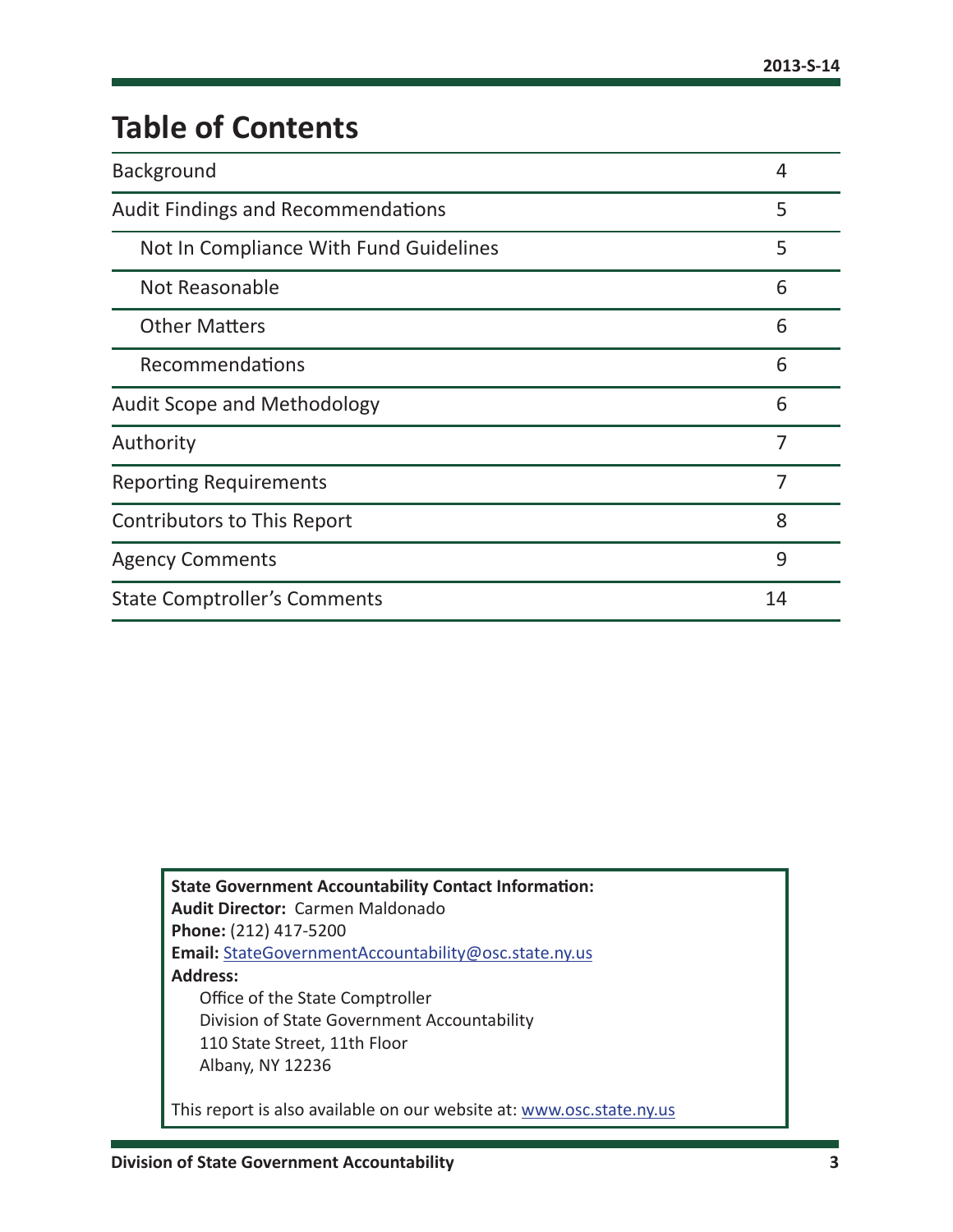# <span id="page-4-0"></span>**Background**

Certain public authority costs pertain directly to the operating purpose of the entity. For example, a construction authority's expenditures to pay for design or construction related expenses are operating costs. However, a public authority also incurs "discretionary" costs to pay for expenses that indirectly support the primary operating purpose. For example, discretionary costs include expenses for travel and entertainment, employee professional development, sponsorship of community events, and charitable contributions. As with operating costs, discretionary costs must be related to the mission of the public authority and must be reasonable. Also, costs must not be incurred for the personal benefit of the board of directors, management or staff. Each public authority should have formal policies and procedures specifying which types of discretionary costs are appropriate and the dollar thresholds for each. In addition, the policies should state what type of supporting documentation and formal approvals are necessary for such costs and require employees to perform due diligence to obtain the lowest cost.

This guidance is affirmed by the New York State Authorities Budget Office (ABO) in its November 2012 Recommended Practices, which states that boards of directors and authority management have an obligation to authorize the expenditure of funds only for purposes that relate to and support the mission of the authority. The fiduciary duty of the board includes adopting policies that safeguard the assets and resources of the authority and protect against the use of funds for purposes that do not advance its core purpose and objectives. It is particularly important for the board to develop a policy on the proper use of authority funds that clarifies for all employees what would and would not be considered appropriate discretionary spending.

The State University Construction Fund (Fund) was created in 1962 to expedite the completion of the \$700 million master plan for the State University of New York (SUNY). This master plan enabled SUNY to accommodate twice the number of students enrolled (from 53,000 to 106,000). The Fund was established as a public benefit corporation whose sole mission was to act as an agent for SUNY to design, construct, acquire and improve State University facilities and to utilize a wide variety of public and private resources.

To determine if the Fund's discretionary spending complied with its guidelines and was reasonable, adequately supported and properly approved, we examined 327 payments for discretionary spending totaling \$248,205 for the period of April 1, 2010 through December 31, 2012.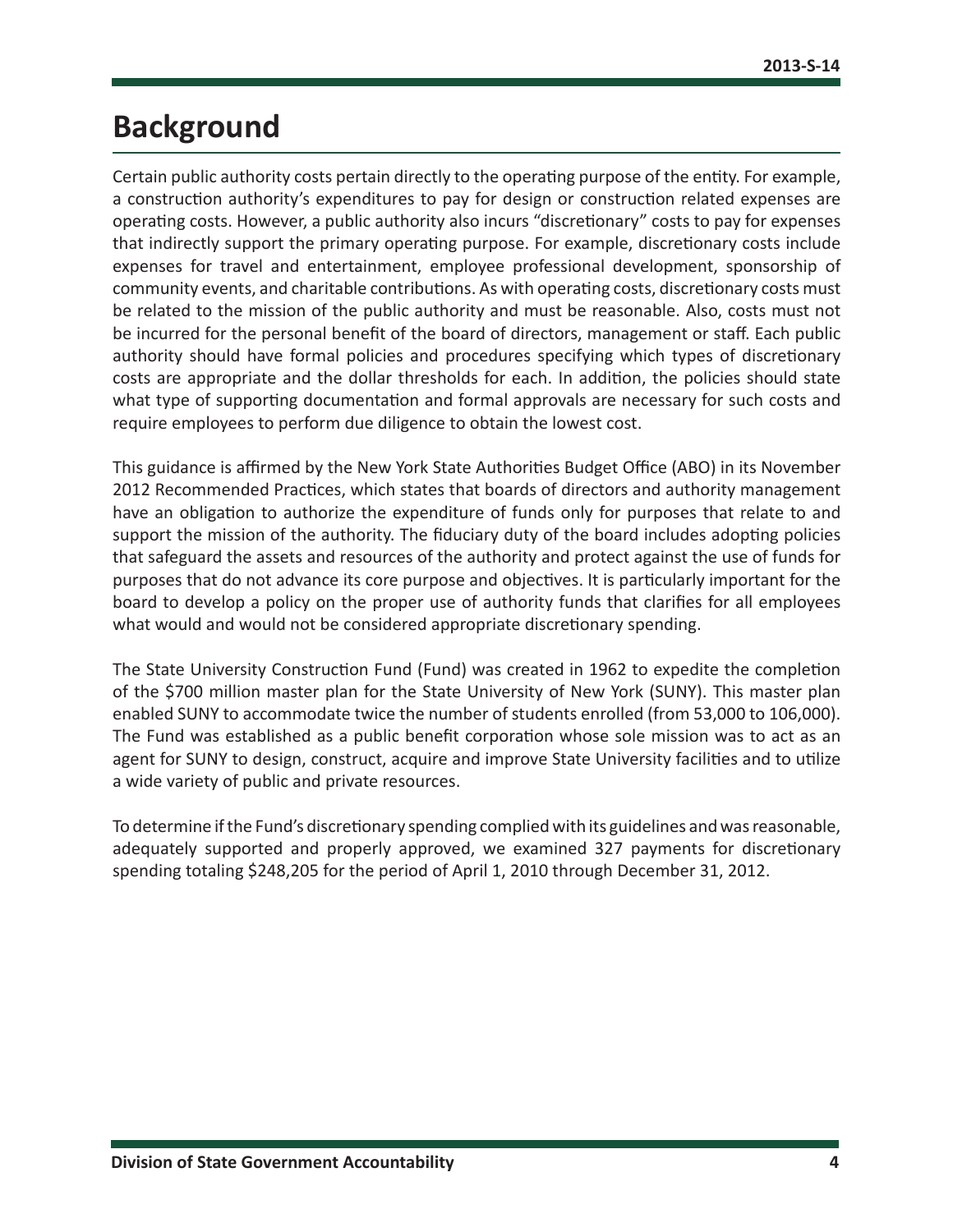# <span id="page-5-0"></span>**Audit Findings and Recommendations**

Of the \$248,205 in payments we reviewed, we found that \$181,855 (73 percent) complied with the Fund's applicable guidance. They appear reasonable, were adequately supported and properly approved. However, as detailed in this report, we questioned 178 payments totaling \$66,350 (27 percent) because they did not fully comply with established procedures. The costs in question were not properly approved, might not have been reasonable, and/or were not adequately documented.

### **Not In Compliance With Fund Guidelines**

### *Travel*

The Fund's guidelines do not require formal approval outside the employee's Division for normal business activity. All other travel requires the employee's supervisor's approval and one other authorization when the Fund will incur expenses and it is not for normal business activity. In addition, the request must have appropriate supporting documentation to justify the expense. Travel by plane is only allowed to Buffalo, Long Island and locations outside New York or when another mode of travel would result in excessive and unreasonable travel time or possibly result in an overnight expense. When traveling to New York City, the train is the preferred method of travel and exceptions must be approved by an employee's supervisor. During the audit period, the Fund spent about \$1.5 million for travel costs.

Most of the discretionary spending for travel that we examined complied with Fund procedures. However, we questioned 168 payments totaling \$47,458 as follows:

- 63 payments totaling \$32,148 for plane flights for two employees. None of these payments included supporting documentation to justify these expenses, although the payments had been approved; and
- 105 payments totaling \$15,310 for one employee to drive to New York City on 109 occasions rather than taking a train. The required justification for using a personal car was not documented.

(Note: According to Fund officials, the Fund has not authorized plane travel for any employee from Albany to Buffalo or Long Island since 2011.)

### *Food*

The Fund's guidelines state that food will be provided at meetings that are for Fund business purposes, will last at least two hours and include non-Fund employees. For meetings where lunch will be provided, the meeting must begin no later than noon and end no earlier than 2 p.m. All food service requests must be approved at least five business days prior to the meeting date. During the audit period, the Fund spent \$24,018 on food for meetings. In general, these expenditures complied with the Fund's prescribed guidelines. However, we questioned three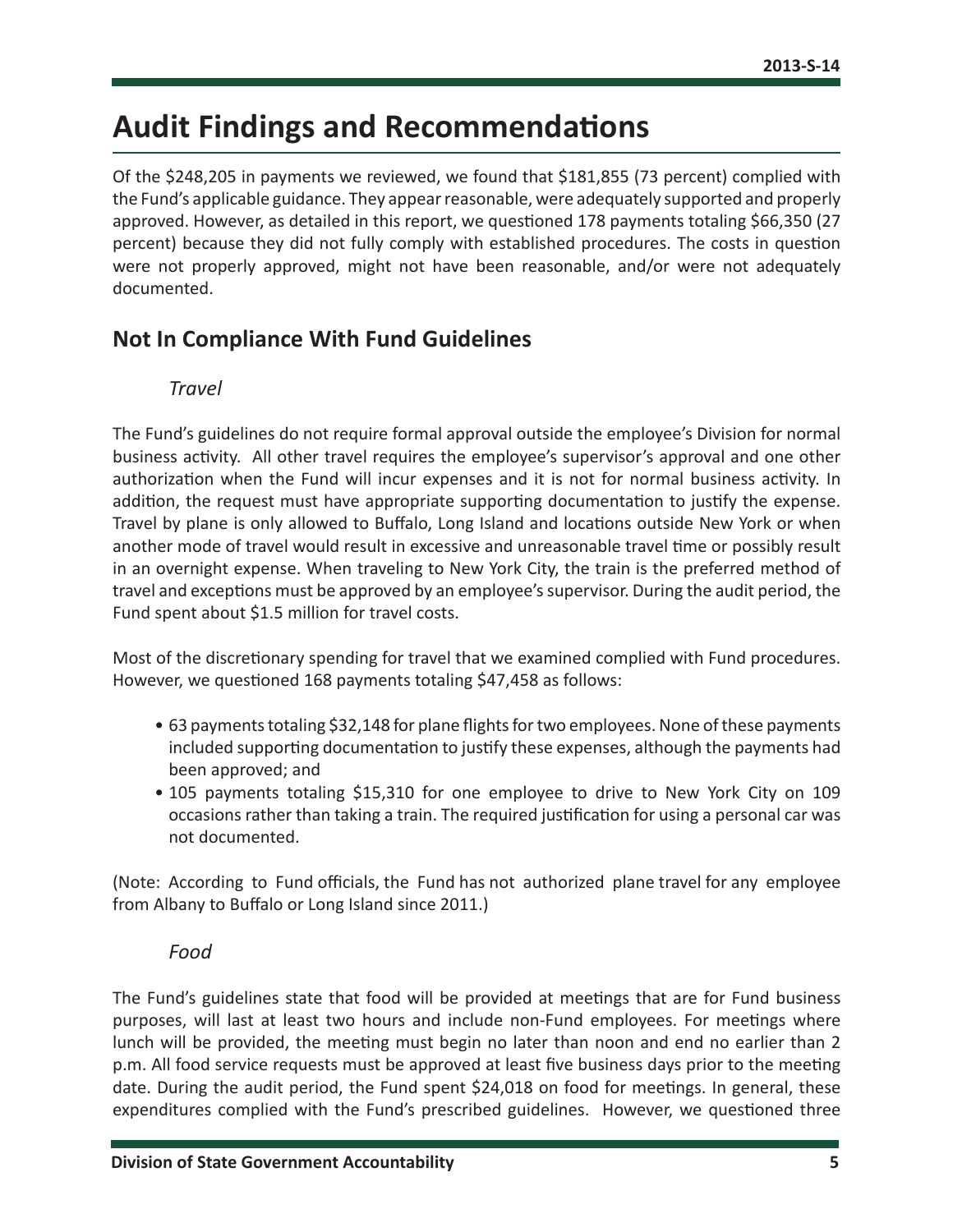<span id="page-6-0"></span>payments totaling \$3,329 which had not been approved in advance, as Fund guidelines require.

### **Not Reasonable**

### *Conferences and Training*

During the audit period the Fund spent \$221,800 on conferences and training. We reviewed 19 payments totaling \$90,305. We found that 12 of the sampled payments totaling \$74,805 complied with Fund requirements. However, seven payments totaling \$15,500 were questionable. One payment totaling \$3,000 for an outside facilitator had insufficient justification of the business need for the expense. One payment totaling \$4,500 was for 18 employees to attend a three-day conference in 2010, and five payments totaling \$8,000 were for 33 employees to attend a threeday conference in 2012. Each of these conferences only offered a total of eight hours of training over the three days. Among the activities available to attendees during the remaining time were golf outings and tours.

### **Other Matters**

In addition to the sampled discretionary spending, we noted that there were other related expenses incurred for travel where it appears that employees may not have exercised due diligence to obtain the lowest cost, as follows:

- The two aforementioned employees who traveled 63 times by plane (instead of car) incurred \$41,544 in air fare, car rental, and parking costs. If they had used a personal vehicle for this travel, we estimate that the travel costs would have been \$16,899, saving the Fund \$24,645.
- We noted that an employee stayed overnight in New York City on 62 occasions and returned home early the following day. If the employee had returned home on the same day as the travel to New York City, we estimate that the Fund would have saved \$15,034.

### **Recommendations**

- 1. Examine written policies and procedures to determine if they adequately address the various forms of discretionary spending. The review should include (but not be limited to) definitions of such costs, necessary justifications, dollar thresholds, formal approvals and required supporting documentation.
- 2. Ensure that employees use the Fund's preferred method of travel and all exceptions are clearly documented and justified.

# **Audit Scope and Methodology**

The audit determined whether discretionary spending complied with Fund guidelines and was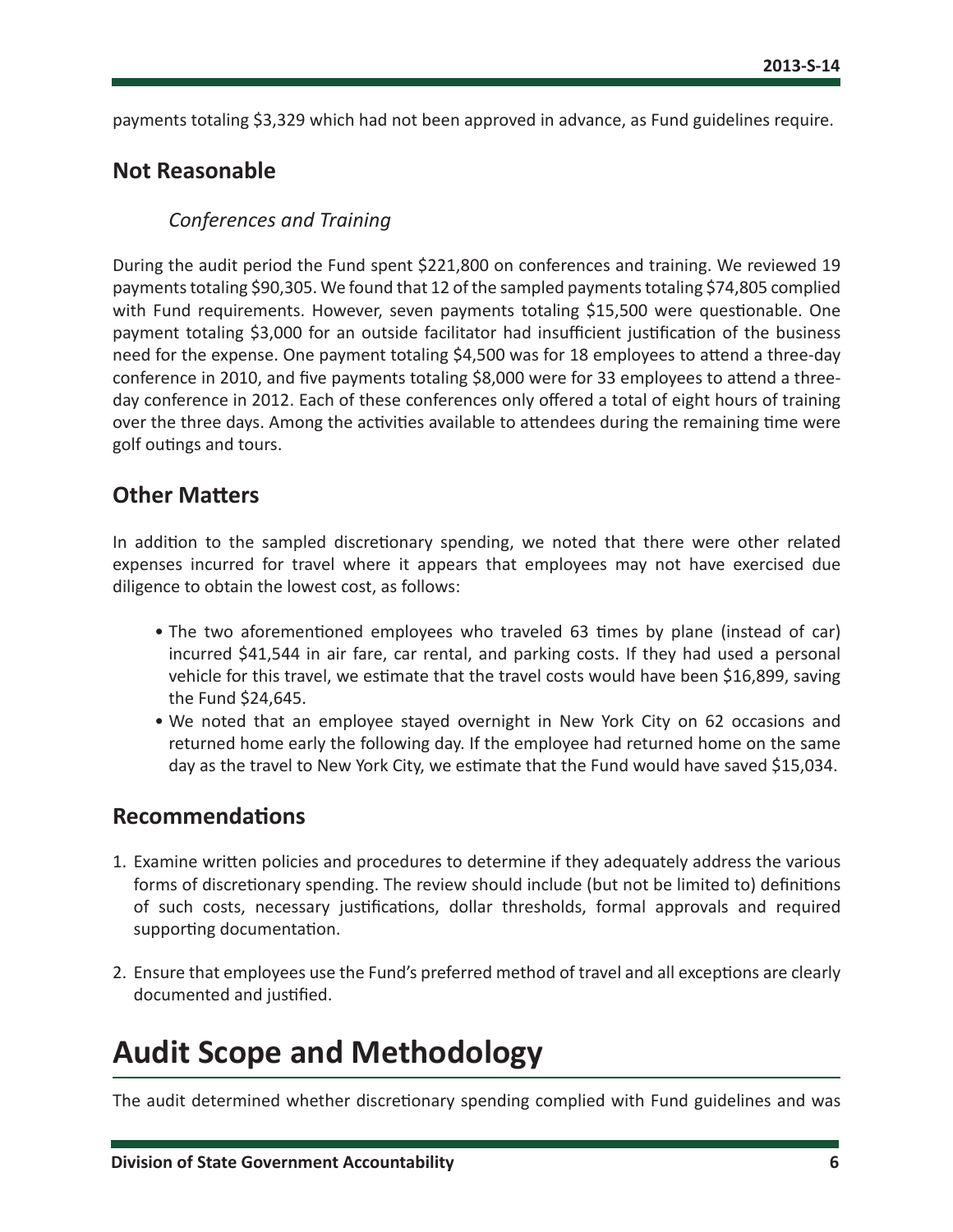<span id="page-7-0"></span>reasonable, adequately supported and properly approved. The audit covers the period April 1, 2010 through December 31, 2012.

To accomplish our audit objective, we reviewed policies, procedures and guidelines related to submitting of and paying for discretionary spending. We also interviewed Fund officials and employees to obtain an understanding of the Fund's procedures and the internal controls regarding discretionary spending. We did not review payments made by the Fund for items related to construction projects at SUNY campuses because they are not under the direct control of the Fund. We selected a judgmental sample of payments, based on the nature and amount of the payment. We reviewed the supporting documentation for 327 payments totaling \$248,205.

We conducted our performance audit in accordance with generally accepted government auditing standards. Those standards require that we plan and perform the audit to obtain sufficient, appropriate evidence to provide a reasonable basis for our findings and conclusions based on our audit objective. We believe that the evidence obtained provides a reasonable basis for our findings and conclusions based on our audit objective.

In addition to being the State Auditor, the Comptroller performs certain other constitutionally and statutorily mandated duties as the chief fiscal officer of New York State. These include operating the State's accounting system; preparing the State's financial statements; and approving State contracts, refunds, and other payments. In addition, the Comptroller appoints members to certain boards, commissions and public authorities, some of whom have minority voting rights. These duties may be considered management functions for purposes of evaluating organizational independence under generally accepted government auditing standards. In our opinion, these functions do not affect our ability to conduct independent audits of program performance.

# **Authority**

The audit was performed pursuant to the State Comptroller's authority as set forth in Article X, Section 5 of the State Constitution and Section 377 of the Education Law.

# **Reporting Requirements**

A draft copy of this report was provided to Fund officials for their review and comment. Their comments were considered in preparing this final report and are attached in their entirety at the end of this report. Our rejoinder to certain Fund comments are included in this report's State Comptroller's Comments.

Within 90 days after final release of this report, as required by Section 170 of the Executive Law, the Chairman of the State University Construction Fund shall report to the Governor, the State Comptroller, and the leaders of the Legislature and fiscal committees, advising what steps were taken to implement the recommendations contained herein, and where recommendations were not implemented, the reasons why.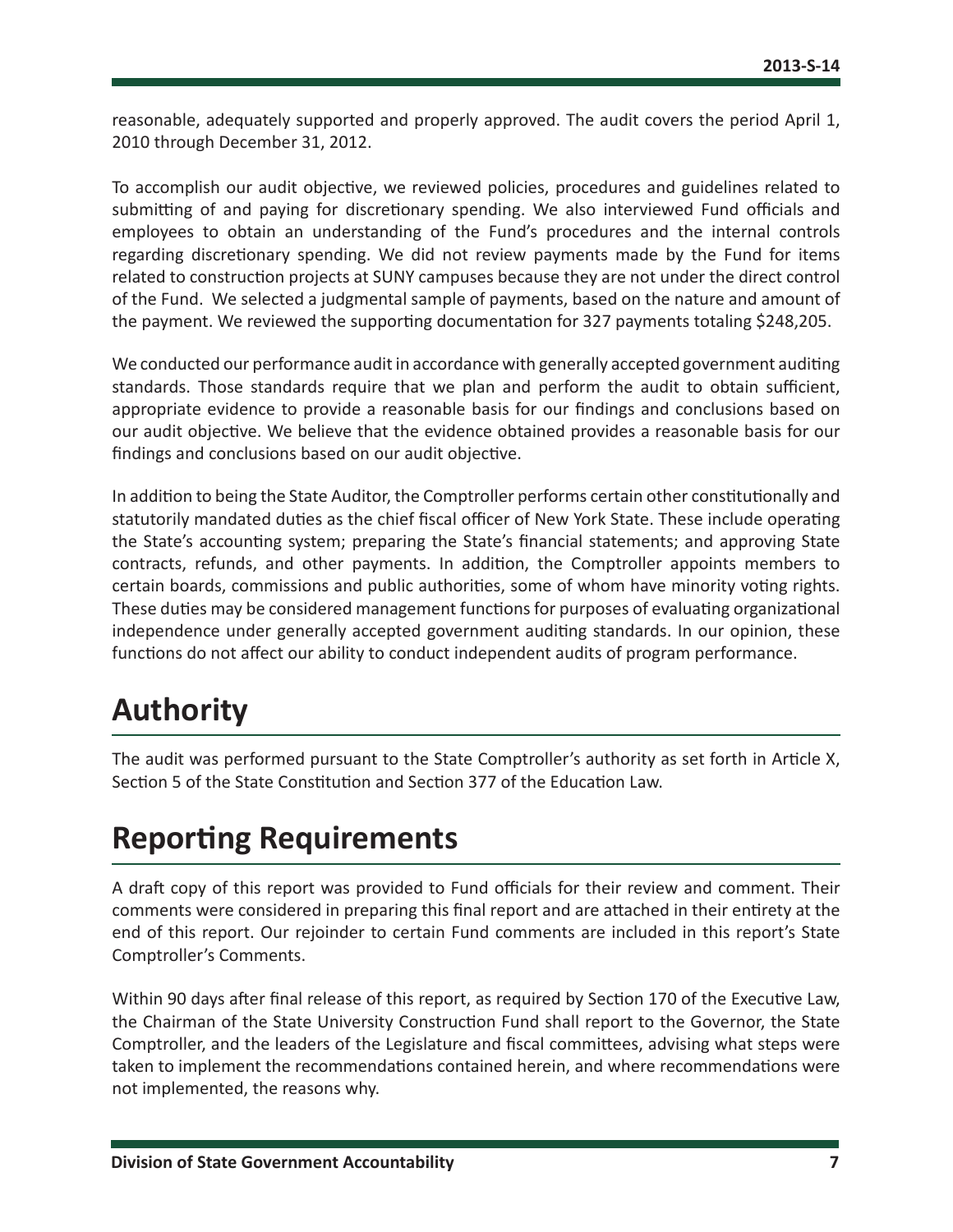# <span id="page-8-0"></span>**Contributors to This Report**

**Carmen Maldonado**, Audit Director **Robert Mehrhoff**, Audit Manager **Jennifer Paperman**, Audit Supervisor **Theresa Nellis-Matson**, Examiner-in-Charge **Peter Carroll**, Staff Examiner **Gayle Clas**, Staff Examiner **Constance Walker**, Staff Examiner

# **Division of State Government Accountability**

Andrew A. SanFilippo, Executive Deputy Comptroller 518-474-4593, [asanfilippo@osc.state.ny.us](mailto:asanfilippo%40osc.state.ny.us%0D?subject=)

> Tina Kim, Deputy Comptroller 518-473-3596, [tkim@osc.state.ny.us](mailto:tkim%40osc.state.ny.us?subject=)

Brian Mason, Assistant Comptroller 518-473-0334, [bmason@osc.state.ny.us](mailto:bmason%40osc.state.ny.us?subject=)

### **Vision**

A team of accountability experts respected for providing information that decision makers value.

### **Mission**

To improve government operations by conducting independent audits, reviews and evaluations of New York State and New York City taxpayer financed programs.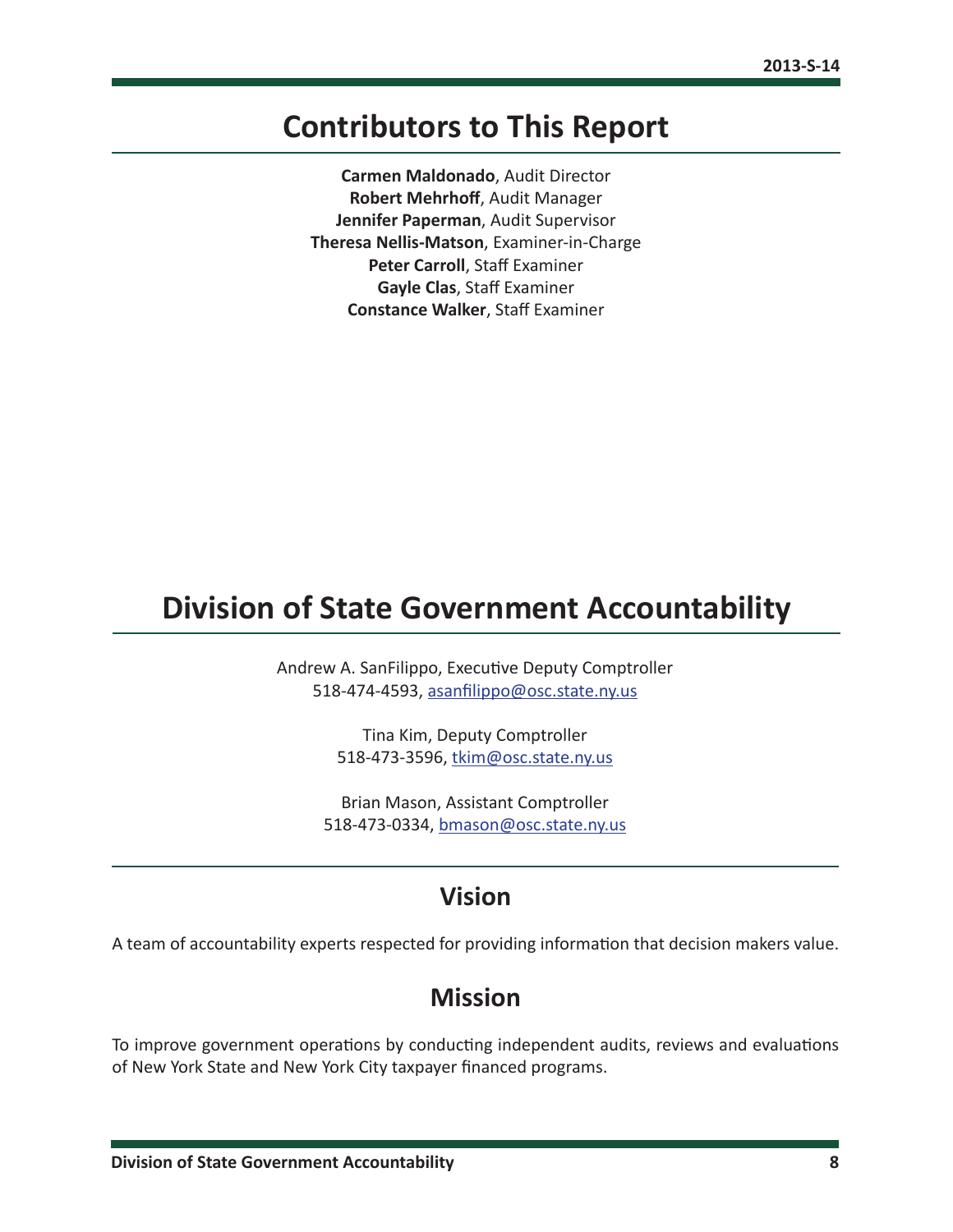## <span id="page-9-0"></span>**Agency Comments**



Robert M. Haelen General Manager Robert.Haelen@suny.edu

July 18, 2014

Ms. Carmine Maldonado Office of the State Comptroller Division of State Government Accountability 123 William Street - 21st Floor New York, NY 10038

RE: Draft Audit Report: State University Construction Fund Selected Aspects of **Discretionary Spending** 

#### Dear Ms. Maldonado:

I am responding on behalf of Chairman H. Carl McCall to the revised Draft Audit Report on Selected Aspects of Discretionary Spending in the State University Construction Fund (the Fund).

During the audit period, the Fund successfully delivered nearly \$2.5 billion of design and construction value to upgrade and protect State assets and provide much needed additional program space for SUNY campuses. This was accomplished with a Fund staff of only 152 persons and discretionary expenditures, as defined by your office, of \$4.6 million (less than two-tenths of one percent of construction value). This accomplishment is one that the Fund is extremely proud of.

We appreciate the opportunity to respond to the audit in order to provide some necessary clarifications; correct factual misstatements and omissions; and express our disagreement with some of the findings and recommendations. Our response to the specific audit findings/recommendations is as follows:

Section Entitled: Not in Compliance with Fund Guidelines

Subsection: Travel

Finding (p.5):

"63 payments totaling \$32,148 for plane flights for two employees. None of these payments  $\bullet$ included supporting documentation to justify these expenses, although the payments had been approved."

#### Response:

It is important to note that all Fund policies and procedures were followed. Fund procedures do not require a written justification be included with the request for plane travel for routine business travel to Long Island and Buffalo. We believe that appropriate controls were in place to justify

\* Comment 1

**BUILDING SUNY** 

State University Construction Fund State University Plaza, 353 Broadway, Albany, NY 12246 518.320.3200 www.sucf.sunv.edu

\* See State Comptroller's Comments, page 14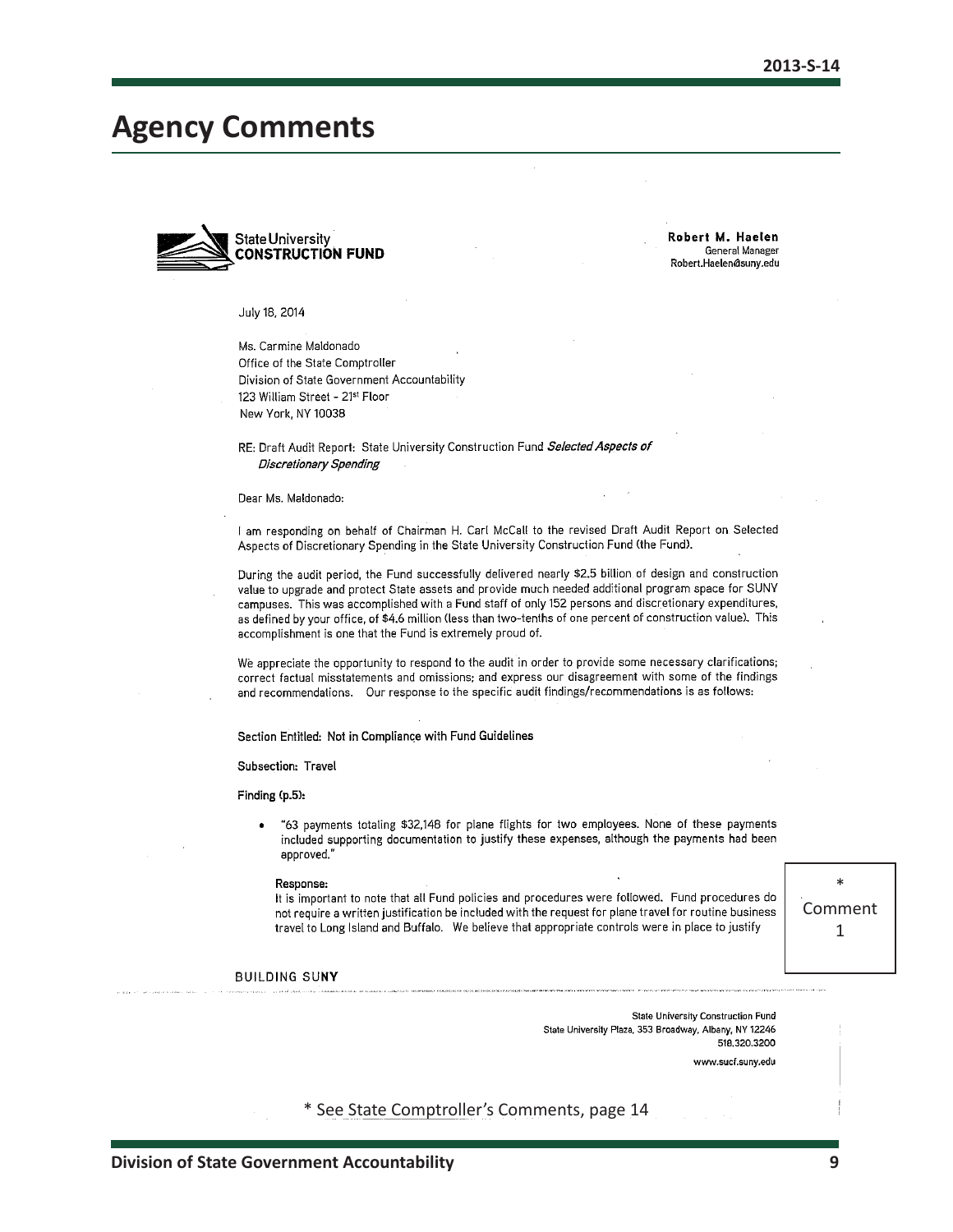these travel expenses. Requests to travel by plane were evaluated and approved by the employee's supervisor and the Director of the respective division. As our travel policy states, managers and supervisors are responsible for monitoring travel for necessity, reasonableness and expense purposes. Employees are required to submit a Request for Travel Approval Form if they travel by plane which serves as documentation of the appropriate approvals.

In addition, the Report failed to recognize that the Fund has not authorized plane travel for any employee commuting from Albany to Buffalo or Long Island since 2011.

#### Finding (p.5):

"105 payments totaling \$15,310 were for one employee to drive to New York City on 109 occasions rather than taking a train. The required justification for using a personal car was not documented."

#### Response:

Upon review of the Fund's travel policy, we have noted that the policy stated that the preferred mode of "travel to NYC" was by train. The travel policy was intended to address travel to Manhattan only, as train travel would be adequate for most employee travel needs. The travel in question was for construction site visits in Brooklyn, for which the employee needed to carry architectural plans and other relevant documents to the job site. Given the destination and the need to carry cumbersome architectural documents, travel by train would not have been practicable. The Fund's travel policy will be revised to clarify that justification will be required when employee uses an alternative mode of travel rather than train to Manhattan specifically. It is also important to note that there was no material cost difference between to two modes of travel to Brooklyn.



\* Comment 2

#### Subsection: Food

#### Finding (p.5).

"During the audit period, the Fund spent \$24,018 on food for meetings. In general, these  $\bullet$ expenditures complied with the Fund's prescribed guidelines. However, we question four payments totaling \$5,569 which had not been approved in advance, as Fund guidelines require."

#### Response:

We disagree that the payments in question did not receive, or were subject to, the required approvals. We reviewed the supporting documentation for the payment in the amount of \$2,167.71. This payment was for food service provided at a three day off site strategic planning session with Fund staff that occurred on May 18-20, 2010. We found that the Fund's General Manager had signed the contracts for the food service on May 12, 2010, a full week prior to the delivery of the service. The contracts were provided to OSC during the audit along with other documentation supporting the payment.

The second payment in question for \$2,972.55 was a reimbursement to SUNY for the Fund's share of the annual employee service awards luncheon. This payment included the cost of the Fund's award attendees' meals and the token award. We believe that recognizing career milestones for our employees is not only appropriate, but essential for demonstrating our appreciation for their contributions to the Fund's success. It has been a long standing practice for the Fund to participate in SUNY's service award luncheon as a way to reduce the costs associated with hosting such an

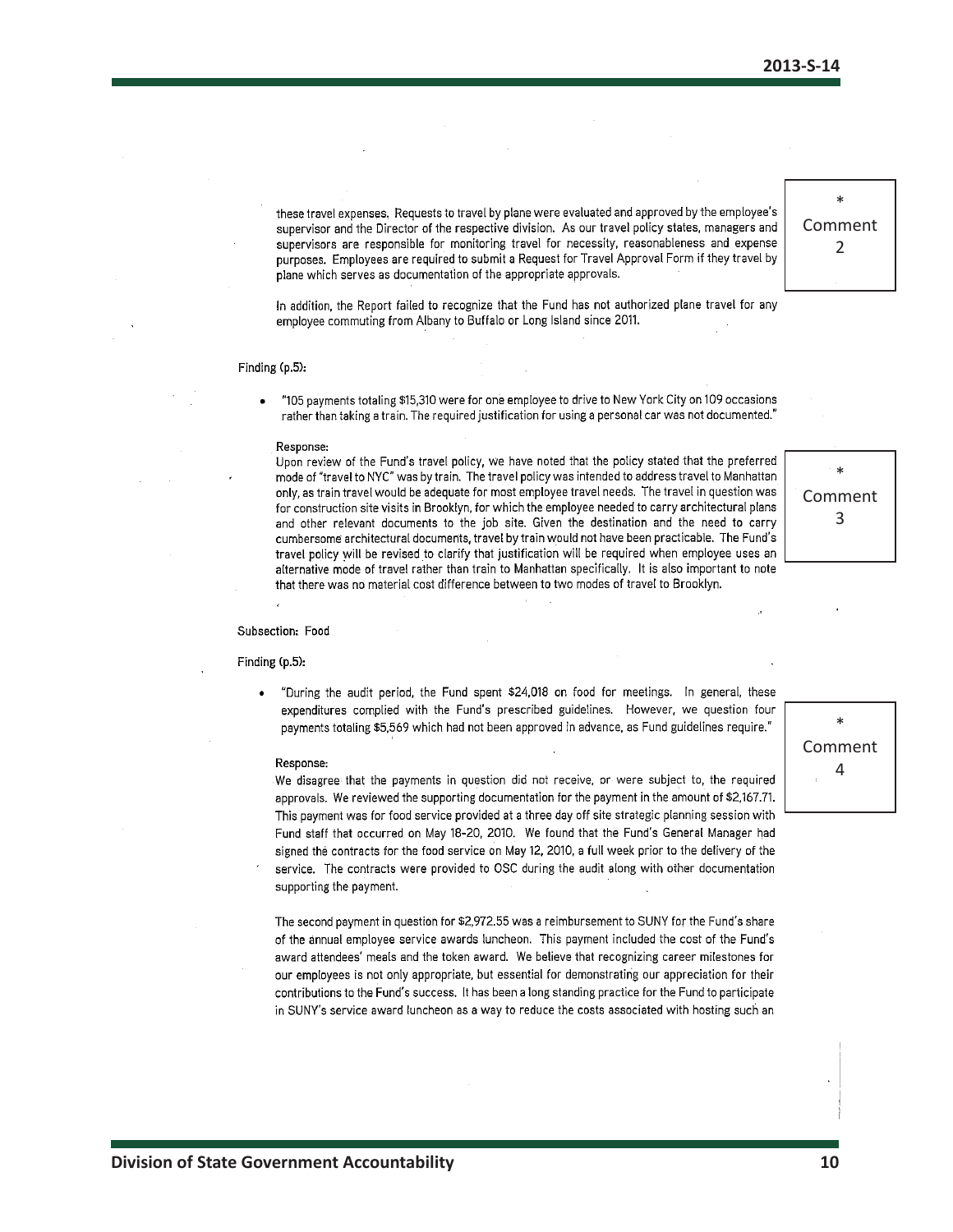event. As stated in the Report, the Fund's food service policy provides guidance for requesting approval to service food at "meetings". We do not consider the annual awards luncheon a meeting and therefore assert that this event was not subject to this policy.

The remaining two payments for \$210.40 and \$209.00 were for lunches provided at two meetings arranged at the request of the Fund's General Manager. It is our position that the food service provided at these meetings were appropriately authorized and approved by the Deputy General Manager.

We conclude that there is no basis for this finding and request it be removed from the report.

#### Section Entitled: Not Reasonable

#### **Subsection: Conferences**

### Finding (p.6):

"We reviewed 19 payments totaling \$90,305. We found that 12 of the sampled payments totaling \$74,805 complied with Fund requirements. However, seven payments totaling \$15,500 were questionable. One payment totaling \$3,000 for an outside facilitator had insufficient justification of the business need for the expense. One payment totaling \$4,500 was for 18 employees to attend a three-day conference in 2010, and five payments totaling \$8,000 were for 33 employees to attend a three-day conference in 2012. Each of these conferences only offered a total of eight hours of training over the three days. Among the activities available to attendees during the remaining time were golf outings and tours."

#### Response:

We have reviewed the "Results of Audit Work" schedule that was provided by OSC to support the report findings. The schedule included only six conference payments that were in question, totaling \$12,500. We request that OSC correct the misstatements in this finding to accurately reflect that there are only six payments in question.

Additionally, in regard to the six payments for two conferences, we adamantly disagree with the finding. OSC identified the conferences in question to be SUNY's Physical Plant Administrators Association (PPAA) 2010 and 2012 summer conferences. As was explained to the audit team, one of the primary purposes of the PPAA is to promote the sharing of information on all phases of university and college facilities planning, design, construction, particularly with reference to issues of special interest to institutions located within the SUNY System.

The Fund is very cognizant of the cost of attendance at this event. As noted in the Report's Executive Summary, the Fund's sole mission is to as serve as an agent for SUNY for the design, construction and improvement of SUNY's facilities. Attendance at the PPAA conference is extremely valuable as it provides an opportunity for the Fund's staff to receive information on emerging issues related to SUNY's capital plan and participate in discussions with our clients (SUNY) in a collaborative atmosphere.

In addition, certain information presented in the finding is inaccurate and/or misleading. While each of the conferences were held over three days, they covered only the afternoon of the first Comment 5

\*

\* Comment 6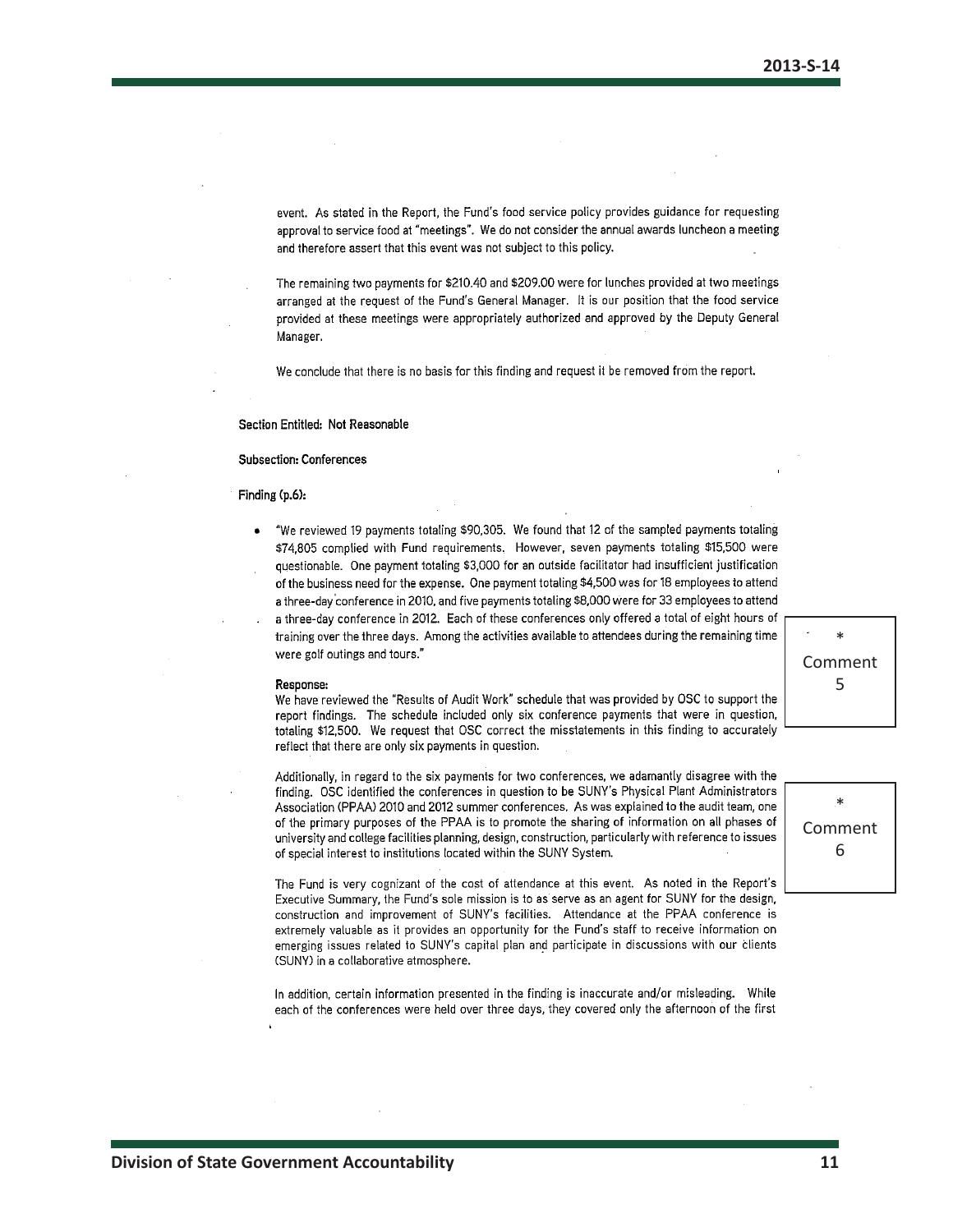day and the morning of the last day (i.e.: two full days in total). Furthermore, the assertion in the report that the conferences only offered "a total of 8 hours of training" is a misstatement of fact. A review of the conference agendas and the registration materials indicate that the 2010 conference offered over 12 hours and the 2012 conference offered over 15 hours of presentations, training and meetings that were directly related to the Fund's mission and purpose. Additionally, one of the tours that you reference was a tour of the Golisano Children's Hospital project that had been recently completed by the Fund. We acknowledge that the conferences did include a block of time for informal activities to allow for networking and collaboration among participants. An analysis of staff attendance revealed that the majority of Fund employees registered for the formal training sessions during these blocks of time. It is additionally important to note that the Fund does not sponsor this conference nor does it control the scheduling of the sessions. The Fund, approves attendance at the PPAA because we have judged this event to be of tremendous value to its core mission.

#### Section Entitled: Other Matters

### Finding (p.6):

"The two aforementioned employees who traveled 63 times by plane (instead of car) incurred  $\bullet$ \$41,544 in air fare, car rental, and parking costs, If they had used a personal vehicle for this travel, we estimate that the travel costs would have been \$16,899, saving the Fund \$24,645."

#### Response:

We have reviewed your calculations and noted that the estimated savings was derived by simply comparing the airline ticket price to the mileage reimbursement for each traveler. The amount of the estimated savings should be reduced by the incidental costs related to traveling by car (i.e., tolls), the cost of an additional night of lodging and the associated meal per diem (roughly estimated at \$11,000), and the value of the lost productivity resulting from the additional travel time.

\* Comment 7

#### Finding (p.6):

"We noted that an employee stayed overnight in New York City on 62 occasions and returned home early the following day. If the employee had returned home on the same day as the travel to New York City, we estimate that the Fund would have saved \$15,034."

#### Response:

The purpose of the employee's travel was to participate in on-site construction project meetings, perform periodic job site inspections, participate in the resolution of construction issues, interface with campus representatives, and to perform other project management responsibilities. Given the nature of construction work, Fund employees need to accommodate the schedules of the contractor and the campus representatives. Employees in travel status are often traveling to a job site very early in the morning to arrive at the start of a contractor's work day and may stay to attend construction meetings scheduled after the contractor's work has ended late in the day. It has not been the Fund's policy to require an employee to travel after a long day of site visits, particularly during inclement weather. The decision of when to travel is appropriately left to the judgment of the traveler and their supervisor.

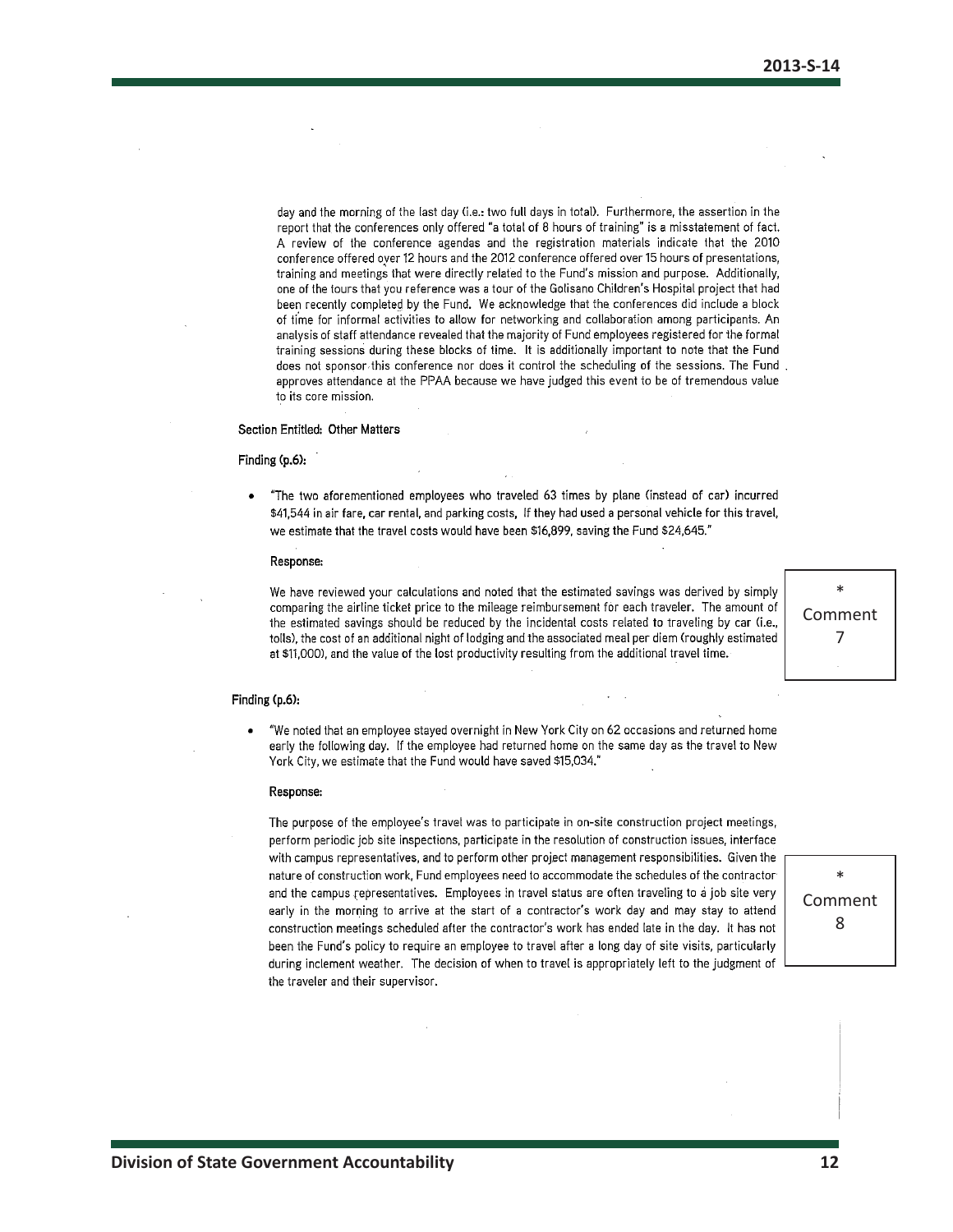Below is our response to your specific recommendations.

Recommendation #1

"Examine written policies and procedures to determine if they adequately address the various forms of discretionary spending. The review should include (but not be limited to) definitions of such costs, necessary justifications, dollar thresholds, formal approvals and required supporting documentation."  $\,$ 

Response:

The Fund concurs with the recommendation and will continue to periodically review and update written policies and procedures, as appropriate, to provide direction to Fund staff on matters related to discretionary spending.

#### Recommendation #2:

"Ensure that employees use the Fund's preferred method of travel and all exceptions are clearly documented and justified."

#### Response:

The Fund will continue to monitor travel in this regard to ensure that employees are adhering to the travel policy. The Fund will also revise its travel policy to clarify its procedures with respect to preferred methods of travel..

Respectfully gubmitted,

Robert M. Haelen General Manager

Copy: Chairman H. Carl McCall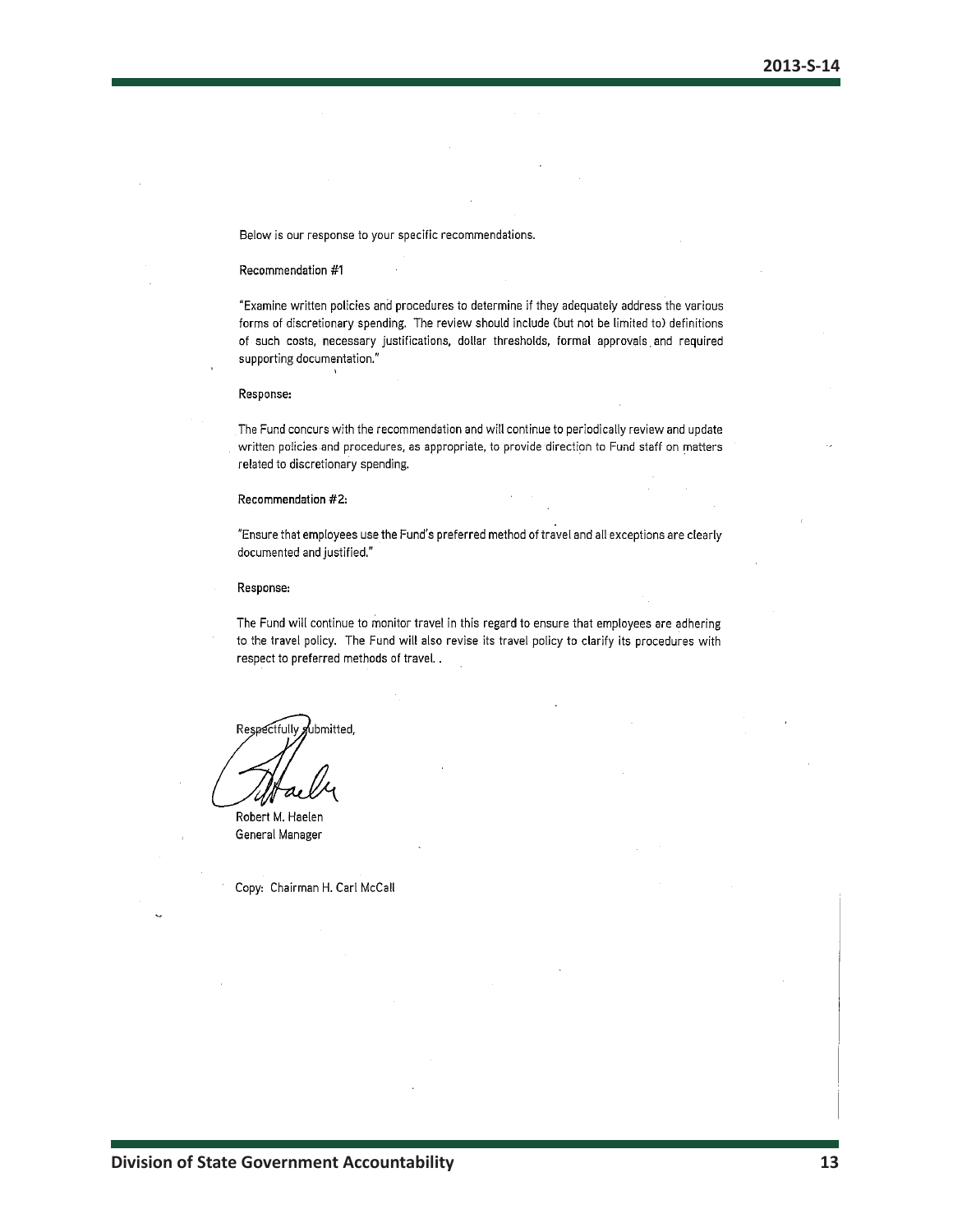# <span id="page-14-0"></span>**State Comptroller's Comments**

- 1. According to the Fund's travel policies, air travel is restricted to ". . . those instances where another mode of travel would result in excessive and unreasonable travel time or possibly result in an overnight expense." However, there was no written evidence that traveling by car (the Fund's preferred mode) would result in "excessive or unreasonable travel time" or in overnight travel. Further, the flights in question were not direct (the Albany to Buffalo flights were via Baltimore). Further, in several instances, the flights were associated with overnight hotel stays.
- 2. Based on comments by Fund officials, we revised the report as appropriate.
- 3. The Fund's travel policy specifically states that "Train travel is the preferred mode of transportation to New York City. Exceptions to this method must be approved by the employee's supervisor." Consequently, it is unclear to us how Fund officials limit this directive to Manhattan, at the exclusion of the other boroughs within New York City. If it were more appropriate for an employee to travel by personal car, then that justification should have been provided at the time the Request for Travel Approval form was submitted. Further, several of these trips resulted in overnight stays with the employee returning the next morning. The justification for the overnight stay was that the employee did not want to drive after a long day of work. Thus, the overnight stays might have been avoided had the employee taken the train.
- 4. Based on information provided by the Fund, we deleted one of the payments in question (totaling \$2,168) from our report and adjusted the report as appropriate. However, for the remaining three payments (totaling \$3,392) there was no evidence that the food procurements in question were approved at least five days in advance, as Fund policy otherwise requires.
- 5. The section of the report in question pertains to conferences as well as training. As the report states, we questioned seven payments for conferences and training totaling \$15,500. In light of the Fund's comment, we revised the heading of this report subsection to indicate that it addresses conferences and training.
- 6. It is possible that excursions, tours, receptions and other non-classroom activities provide benefits to Fund staff attending conferences. Nonetheless, we maintain that the Fund should adequately document the benefits of such non-classroom activities to the Fund's core mission. In addition, our report accurately reflects the training session time allocations based on the agenda for the SUNY/PPAA 2010 Summer Conference. The agenda included two time periods for concurrent training sessions - one from 2:00 p.m. to 5:00 p.m. on Tuesday and another from 8:00 a.m. to 11:00 a.m. on Wednesday. Consequently, although upwards of 15 hours of training were provided, attendees could only obtain about 8 hours of training because sessions were provided concurrently.
- 7. As previously noted, the flights from Albany to Buffalo went through Baltimore. In several instances, these flights involved overnight stays. Moreover, it is unclear how the Fund calculated an additional \$11,000 for overnight stays and other travel-related costs associated with automobile travel.
- 8. Although certain circumstances can justify deviation from normal Fund policy, as the report states, the Fund provided no written explanations or justifications for the deviations